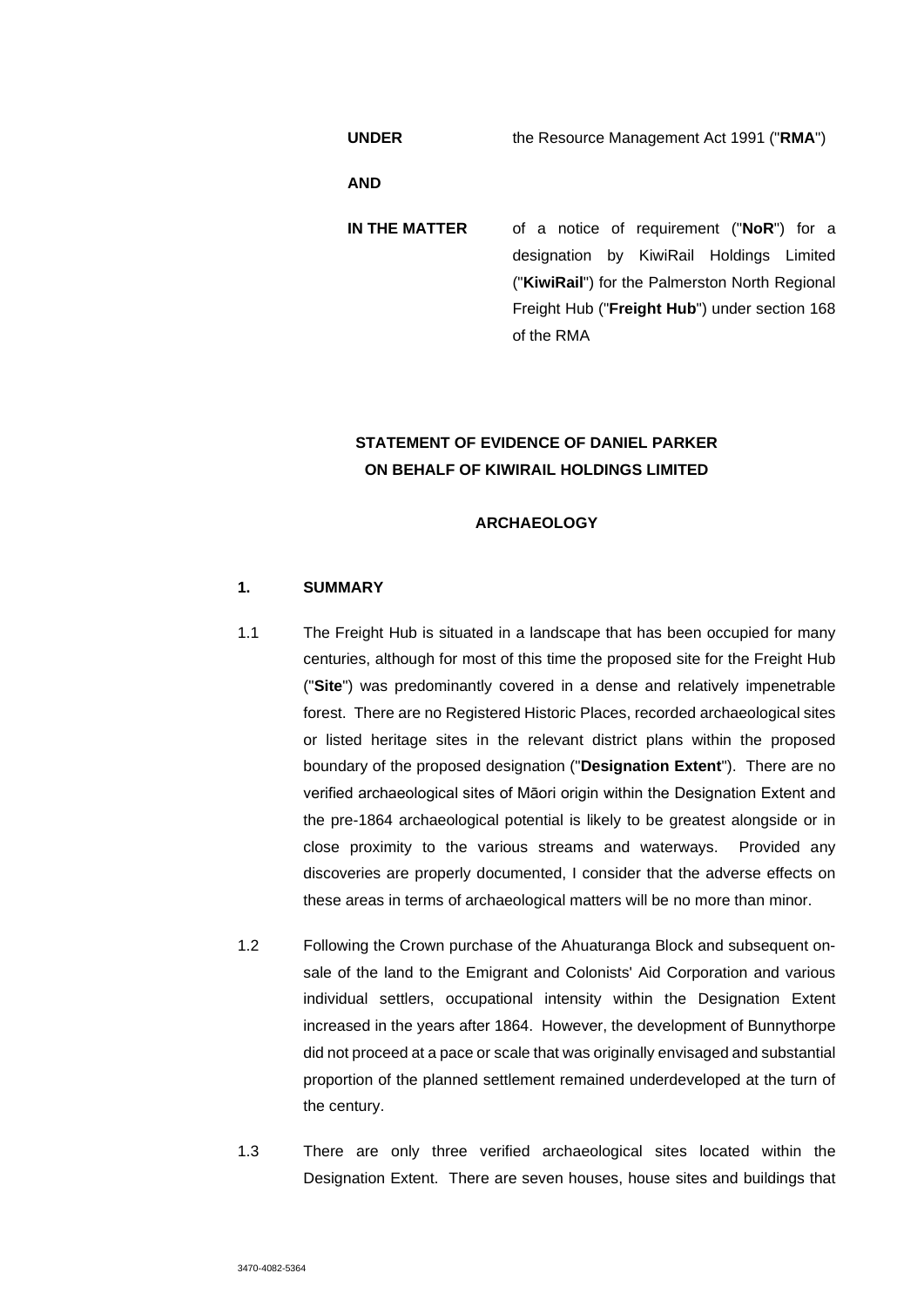have moderate site potential and 74 historic sections that have at least minor site potential. These sites will need to be investigated further prior to lodging any application for an archaeological authority from Heritage New Zealand Pouhere Taonga ("**HNZPT**").

- 1.4 In my opinion, adverse effects on archaeological values within the Designation Extent will range from negligible to low. Of the nine houses, house sites and buildings identified within the Designation Extent, only one is expected to be significantly adversely affected, five moderately affected and three affected to a no more than minor level. One historic section is expected to be significantly affected due to the presence of sensitive sites. Additional sites are expected to be discovered during the works to construct the Freight Hub but the number of additional sites is expected to be relatively small.
- 1.5 Relative to the total land area of the Designated Extent, the Freight Hub's effects on archaeological sites and built heritage are limited and readily manageable under the provisions of the Heritage New Zealand Pouhere Taonga Act 2014 ("**HNZPTA**"). An application to HNZPT for an archaeological authority, or authorities, to damage, modify or destroy archaeological sites will be required as a part of the management process.

### **2. INTRODUCTION**

2.1 My full name is Daniel John Parker. I am an Archaeologist and director of inSite Archaeology Limited. I hold the qualifications of Bachelor of Arts (Hons) and Master of Arts degrees in Anthropology, specialising in the sub-discipline of Archaeology. I graduated from the University of Auckland in 2012. I am also a member of the New Zealand Archaeological Association and the International Association of Landscape Archaeology.

#### **Experience**

- 2.2 Since graduating from the University of Auckland in 2012 I worked at inSite Archaeology Limited, predominantly in the Horowhenua and Manawatu regions. I have also worked as a tutor and archaeological surveyor for the University of Auckland between 2003 and 2008. My clients include central government agencies, local and regional councils, iwi authorities and private developers amongst others. Some recent or current projects where I have provided archaeological advice, include:
	- (a) Otaki to North of Levin Expressway, for Waka Kotahi NZ Transport Agency;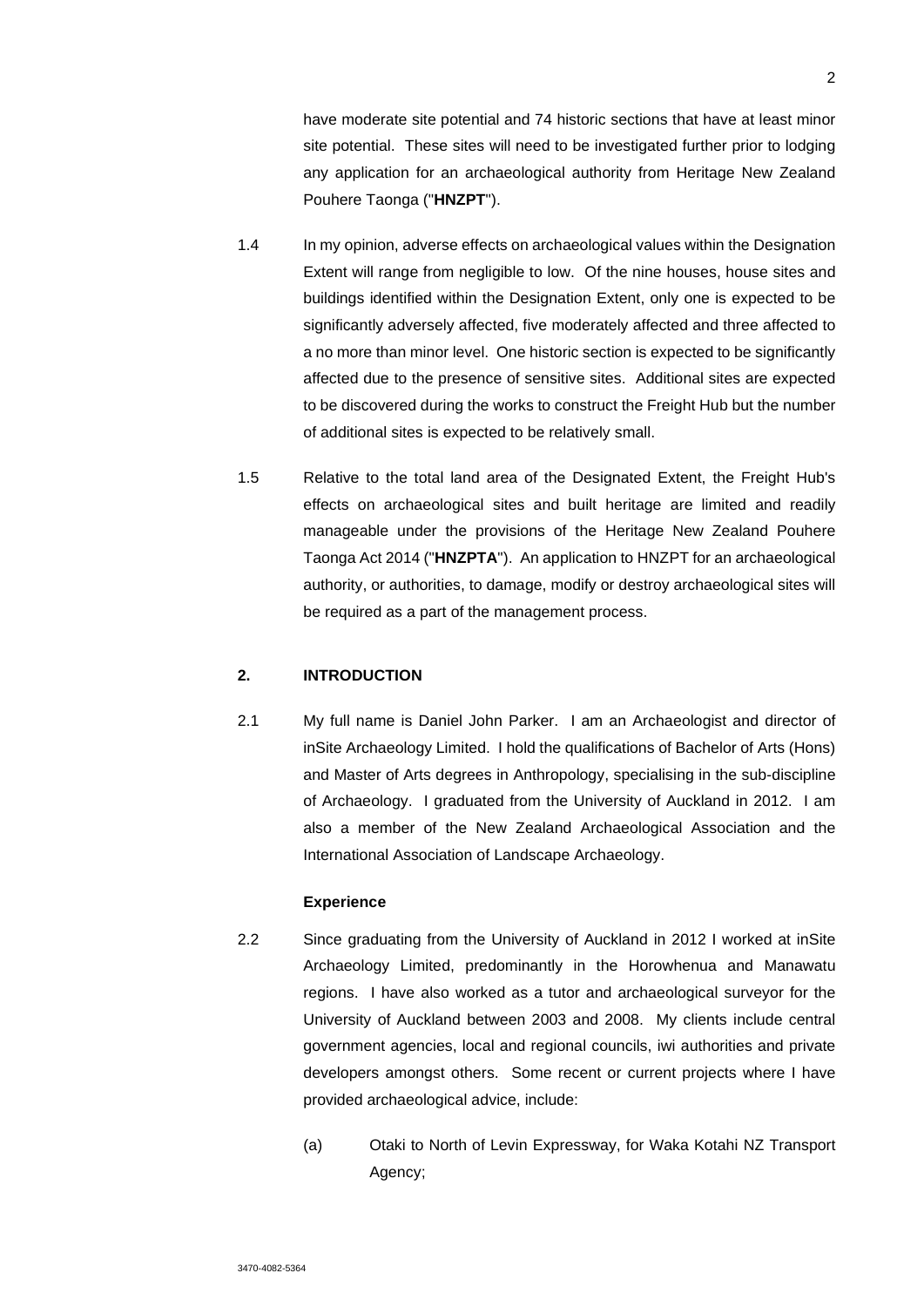- (b) Palmerston North City Council wastewater treatment best possible option analysis, for Palmerston North City Council ("**PNCC**");
- (c) Lower Manawatu Rural (stopbank) Upgrade, for Horizons Regional Council;
- (d) Foxton Beach and Waitarere Beach master planning for future growth, for Horowhenua District Council; and
- (e) Mangahewa C wellsite extension, for Todd Energy.

# **Involvement in the Freight Hub**

- 2.3 I was engaged by Stantec in 2019, on behalf of KiwiRail, to provide information, analysis and advice on matters of archaeology and cultural heritage. This included providing technical input on the process for selecting the location and indicative design of the Freight Hub, and providing a comparative assessment of the archaeological potential site options for the purpose of informing the multi criteria analysis ("**MCA**") workshops for the Freight Hub. I was also directly engaged by KiwiRail to attend and provide information in support of their iwi engagement.
- 2.4 I prepared the Preliminary Analysis of the Archaeological Potential for the Freight Hub that was included with the Assessment of Environmental Effects ("**AEE**") for the Freight Hub as Report H ("**Archaeological Assessment**").

# **Code of conduct**

2.5 I confirm that I have read the Code of Conduct for Expert Witnesses contained in the Environment Court Practice Note 2014 and that I agree to comply with it. I confirm that I have considered all the material facts that I am aware of that might alter or detract from the opinions that I express, and that this evidence is within my area of expertise, except where I state that I am relying on the evidence of another person.

# **3. SCOPE OF EVIDENCE**

- 3.1 This statement of evidence will:
	- (a) provide an overview of the methodology and key conclusions of the Archaeological Assessment;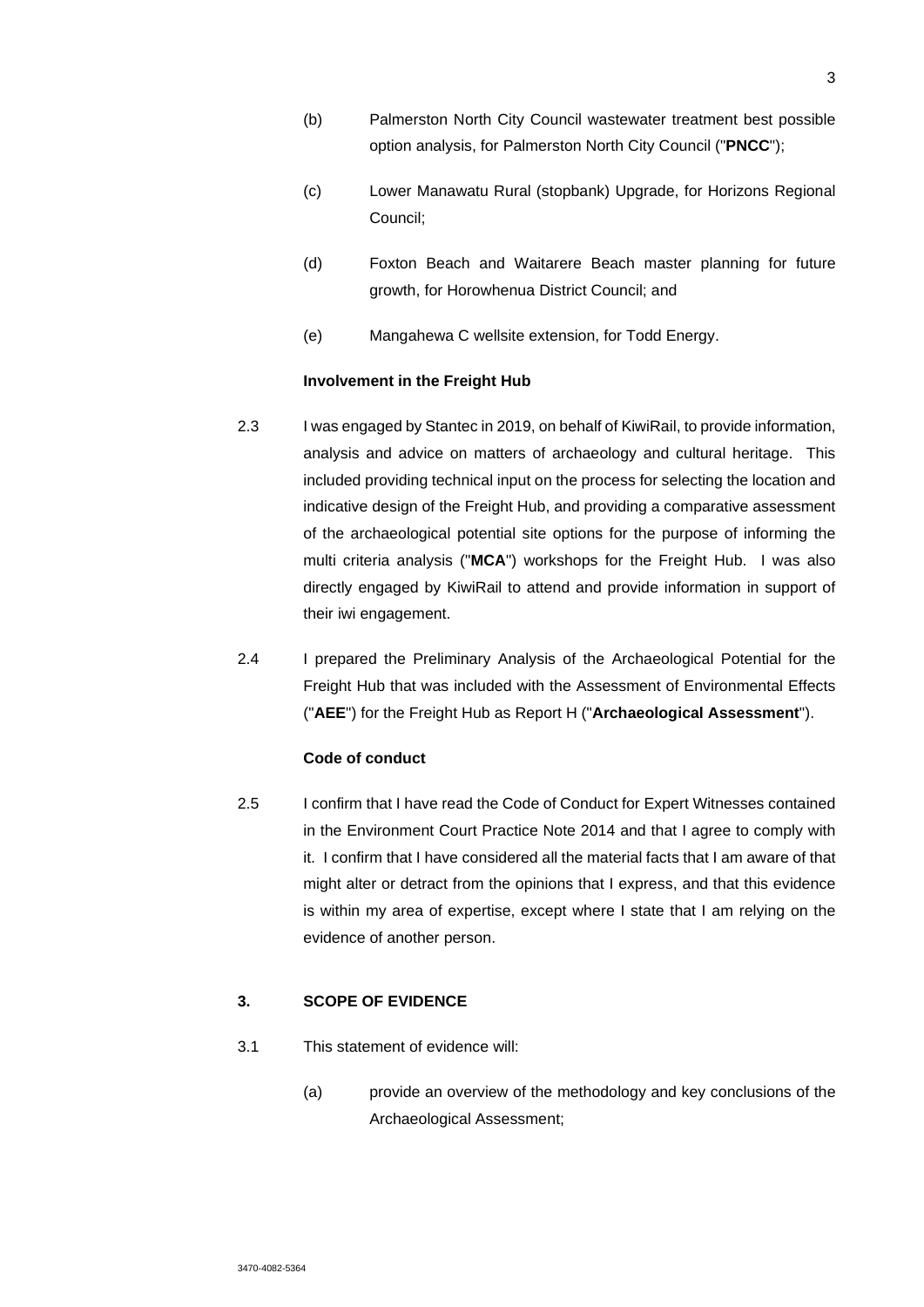- (b) respond to the submissions received that relate to archaeology matters; and
- (c) address relevant matters raised in the Council's Section 42A Report ("**Section 42A Report**").

# **4. RESEARCH METHODOLOGY**

4.1 My Archaeological Assessment is a desktop-based assessment of archaeological sites within the Designation Extent or, in the case of historic buildings, within 500 m of the Designation Extent.

### **Data Definition**

- 4.2 The Archaeological Assessment identified four categories of archaeological or heritage site classes:
	- (a) Registered Historic Places;
	- (b) recorded archaeological sites;
	- (c) known archaeological sites; and
	- (d) unknown archaeological sites.

#### *Registered Historic Places*

4.3 Registered Historic Places are predominantly historic buildings, structures or monuments and archaeological sites that are "significant and valued historical and cultural heritage places" recognised and listed by HNZPT.

#### *Recorded and known archaeological sites*

4.4 The New Zealand Archaeological Association ("**Association**") maintains an online database of archaeological sites that includes basic site details and location information. The Association database contains a substantial number of sites, but it is not a complete record and there are many sites that are not included in the database. For this reason, sites listed in the Association database are referred to as 'recorded' sites, while sites not included in the database, but identified through other sources – such as plans, court records and photographs – are referred to as 'known' sites.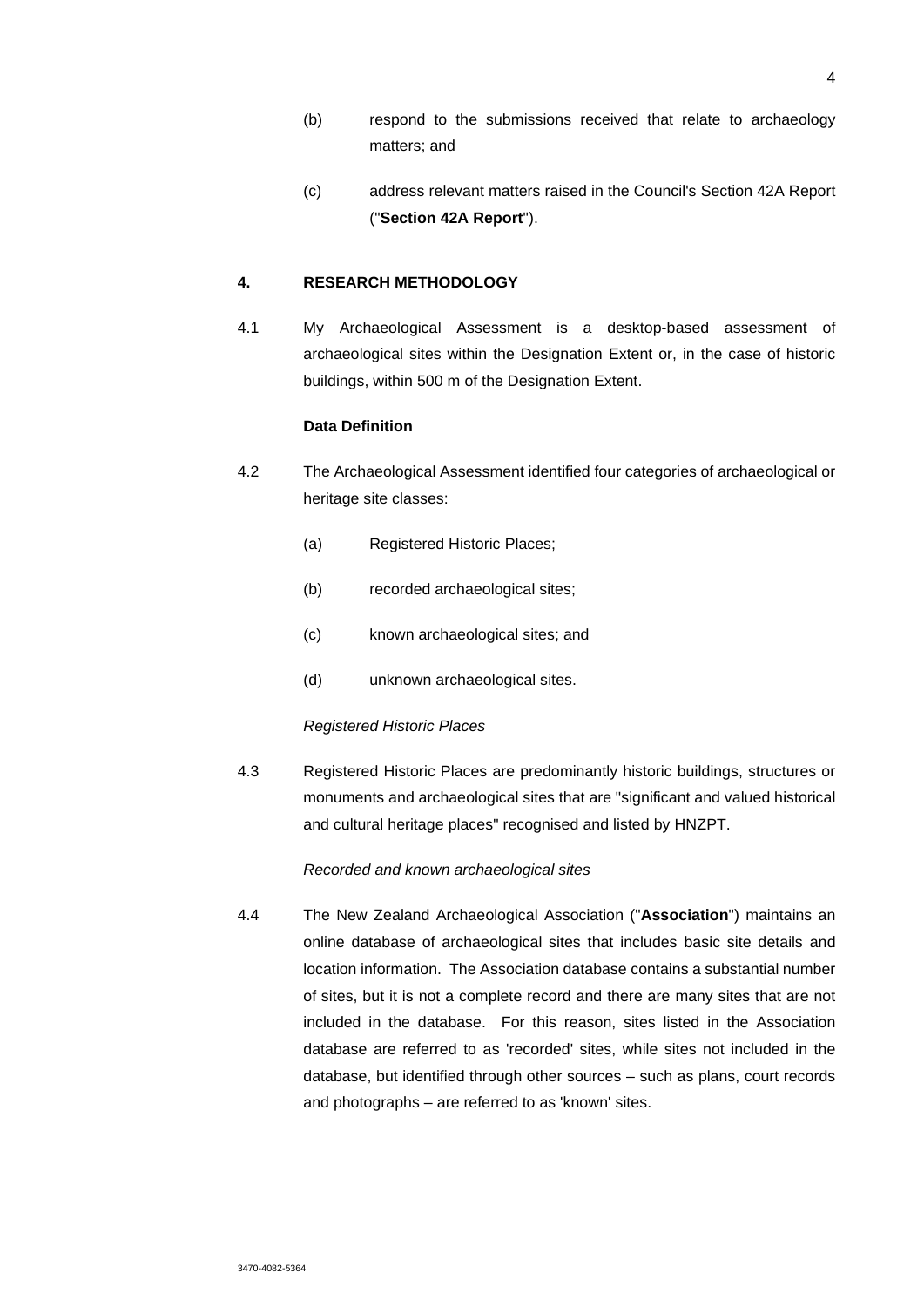#### *Unknown archaeological sites*

- 4.5 Where there is no direct evidence for archaeological sites, but their presence is strongly inferred (on the basis of patterns in the distribution of known and recorded sites, or other sources of information), reference may be made to 'potential' or 'unknown' sites. My assessment has considered unknown archaeological sites broadly due to the inherently limited amount of information available about these types of sites.
- 4.6 I have interpreted the requirements in section 6(a)(i) of the definition of "archaeological site" in the HNZPTA that a site must be "associated with human activity" as including any place with a historic Māori name-association and unnamed features of the natural environment that are regarded as having been focal points for past human activity. In applying this broad interpretation, I have included natural features such as the named streams and their tributaries within the Designation Extent in my analysis. Although these features of the natural landscape may not meet the strictest HNZPTA definition of what is an archaeological site, there are a wide range of sources indicating that these places have, or are likely to have, an archaeological component that is unrecognised due to issues of surface visibility or a limited history of landscape study.
- 4.7 To compensate for an incomplete archival record, the Archaeological Assessment also evaluates all historic sections within the Designation Extent as potential archaeological sites. An historic section is a paper record (now digital) of property boundaries (ie a cadastral parcel) and is not an archaeological site under the strict definition of the HNZPTA. However, in the absence of detailed site-specific information, historic parcels can be a useful proxy for assessing an unknown archaeological potential as archaeological sites can be located within their boundaries. For example, a late nineteenth century historic section might contain a number of unknown archaeological sites (such as a house, barns and sheds, gardens and orchards, wells and rubbish pits, etc) within its boundary that might fit the statutory definition of an archaeological site, once identified.

#### **Data Collection**

- 4.8 My research for the Archaeological Assessment relied on the following sources of information:
	- (a) Manawatu District and PNCC spatial data;
	- (b) HNZPT's New Zealand Heritage List;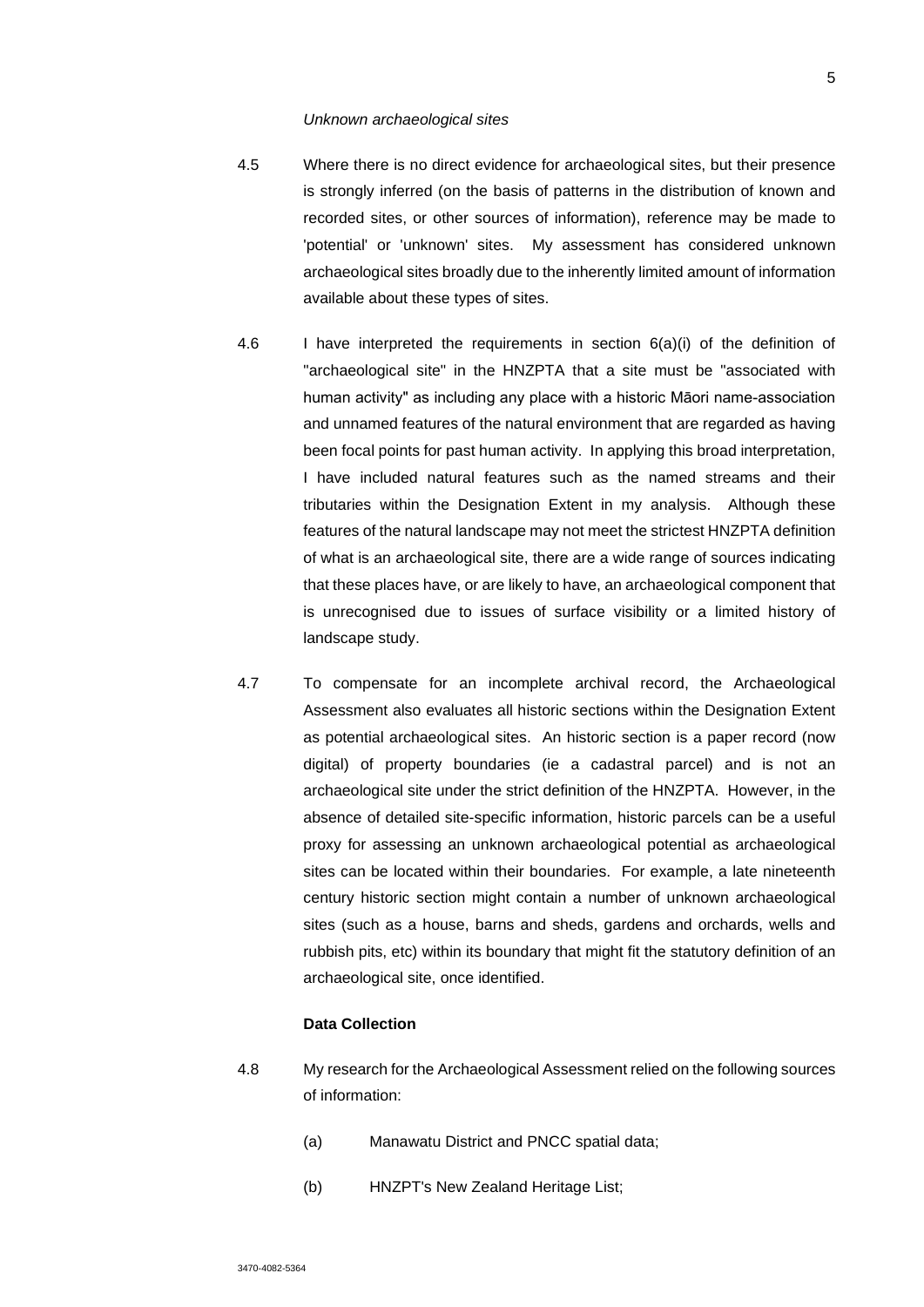- (c) historic survey plans;
- (d) historic newspapers, published books and pamphlets;
- (e) historic electoral rolls; and
- (f) some engagement with iwi.
- 4.9 From my research, there was an absence of documentation relating to Māori occupation and an abundance of material relating to European occupation. This means there is no information available that would enable the potential effects of Māori archaeological sites to be discussed with greater specificity. This has informed the conservative approach to the desktop analysis undertaken. As I have outlined above, I have interpreted the definition of "archaeological site" under the HNZPTA broadly taking this into account.

#### **Values and effects scoping**

- 4.10 Throughout this evidence and the Archaeological Assessment, I refer to:
	- (a) archaeological potential; and
	- (b) site potential.
- 4.11 "Archaeological potential" refers to the likelihood that an area within the Designation Extent or another defined area contains archaeological sites in accordance with the HNZPTA, and is considered as having either high, medium or low value.
- 4.12 "Site potential" refers to the value of a potential archaeological site, and whether it will meet the legal definition under the HNZPTA. It is measured based on the quality of a site's spatial information and the possibility that archaeological values will be affected, based on a 5-point scale from negligible, minor, low, and moderate site potential, or verified. A verified archaeological site is a location, building or object that fulfils the statutory requirements to be considered an archaeological site under the HNZTPA, and where the location and extent of the site are known to a high precision. A site with negligible site potential is highly unlikely to be considered an archaeological site under the HNZTPA and therefore adverse effects on archaeological values are expected to be low.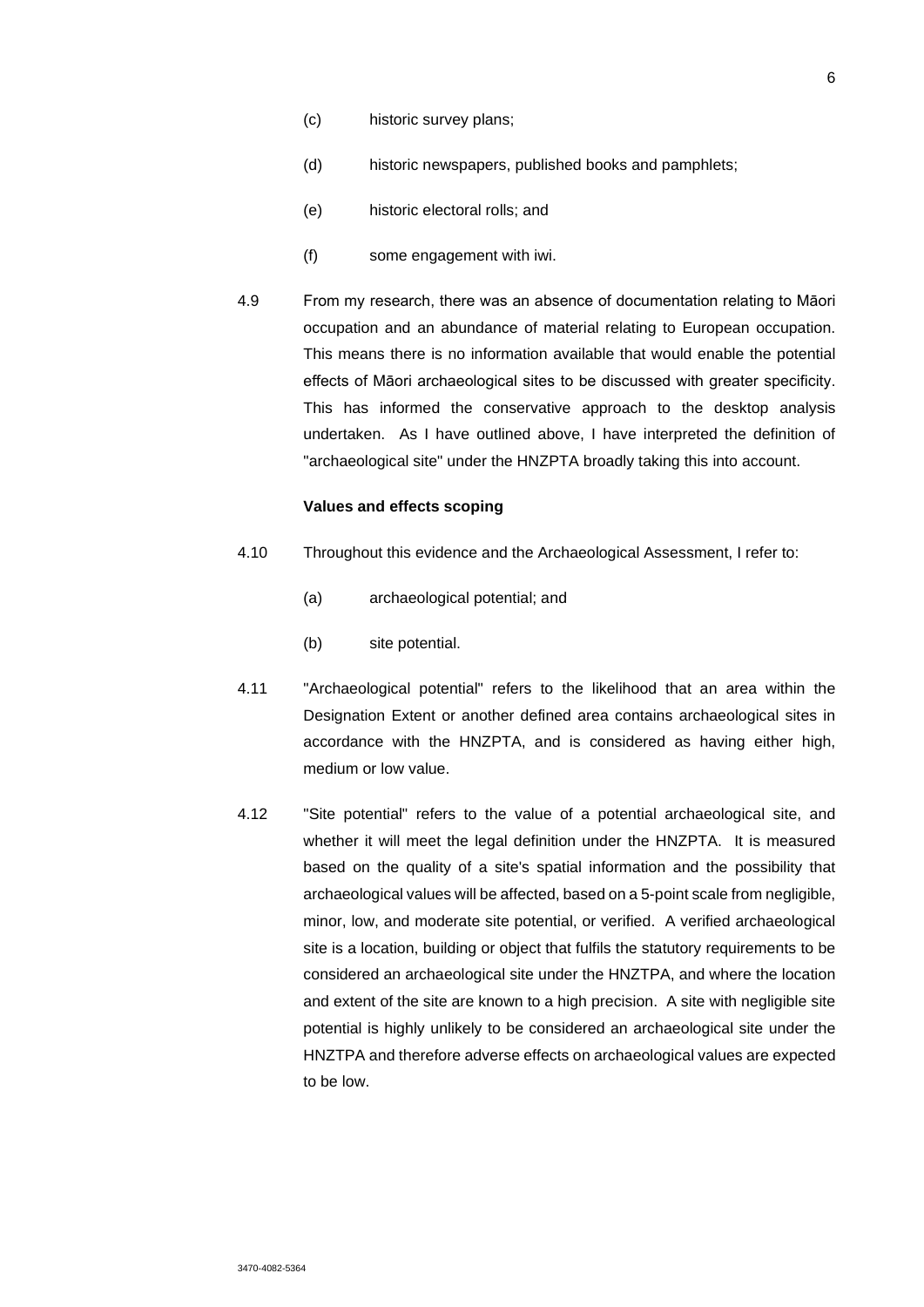- 4.13 To determine the site potential in accordance with the 5-point scale, scores were assessed for archaeological values based on the historic research that was undertaken. Six archaeological values were considered:1
	- (a) rarity or uniqueness;
	- (b) information potential;
	- (c) contextual value;
	- (d) amenity value;
	- (e) cultural associations; and
	- (f) historic value.
- 4.14 For each site, archaeological values were assessed as being either nil, low, medium or high value on a 0 to 3 scale. The qualitative values were converted to a numeric scale so that the values can be aggregated to a single overall value. This is referred to as the total heritage value, with the maximum possible total score for a site being 18, and 0 being the lowest.
- 4.15 Scores that approach 18 in total heritage value indicate a site of national or international significance, while scores below 5 indicate low value sites of limited local interest. Mid-level sites that score between 5 and 10 have, or may have, local or regional significance, such as significant families that were the founding settlers of Bunnythorpe. Lower values were assigned to sites associated with families that were later settlers at Bunnythorpe and the lowest values were assigned to sites with negligible evidence for historic occupation.
- 4.16 Effects were scored on the basis of a combination of each site's heritage value. High value sites that would be physically affected by the construction of the Freight Hub were assessed as being the most affected. Sites with moderate or low site potential and moderate heritage values were assigned a moderate or low effect. Sites of negligible site potential and negligible heritage value were assigned a negligible effect.
- 4.17 Being a desktop analysis, not all values could be recognised and assessed as part of the Archaeological Assessment. For example, it was not possible to assess condition across all sites and so this has not been included. The cultural values of sites (separate to the assessment of cultural associations)

<sup>1</sup> Further context on assessing values is outlined at Appendix 2 of the Archaeological Assessment.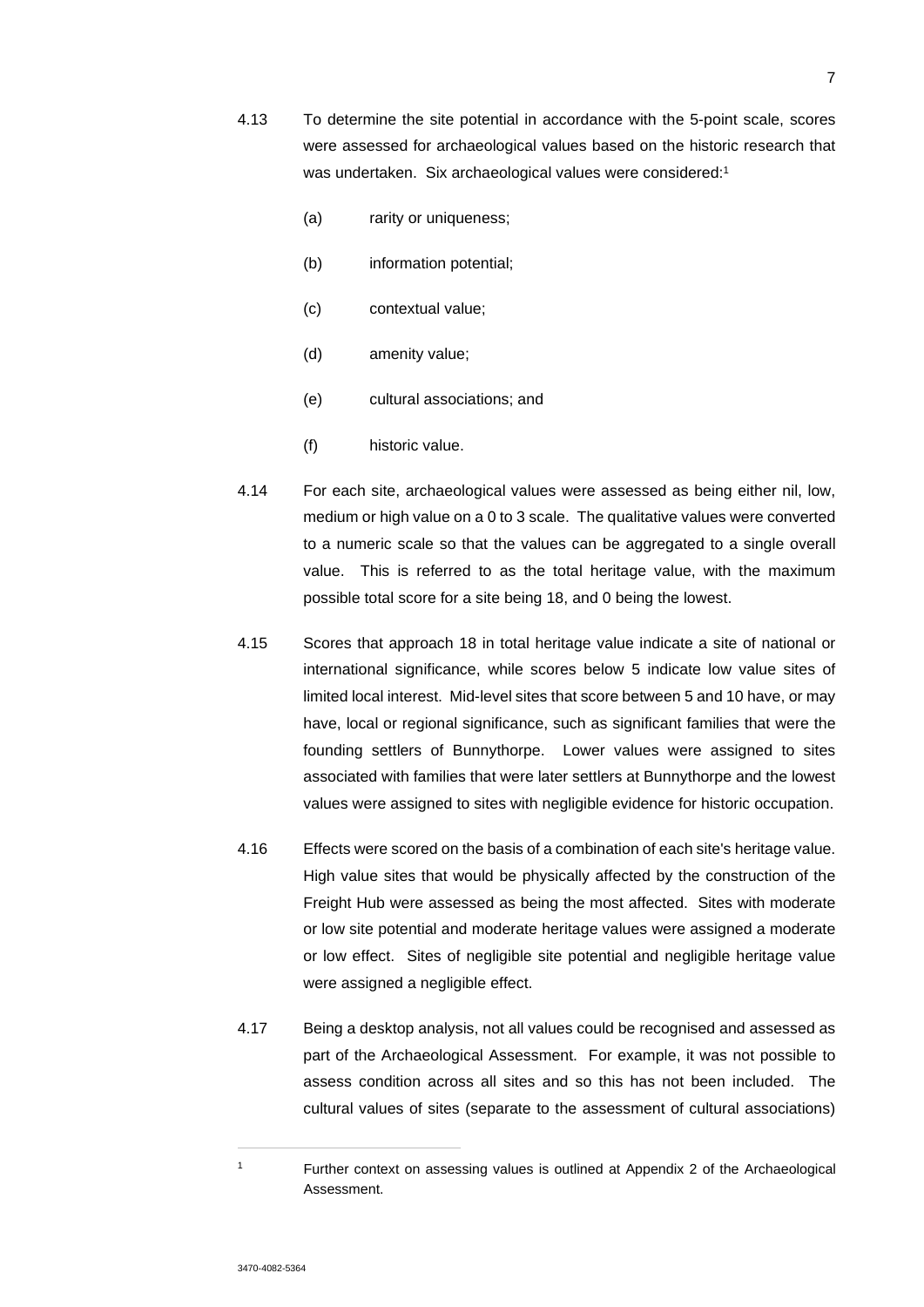are also more appropriately addressed by iwi and were not included in the Archaeological Assessment.

### **5. SITE BACKGROUND**

5.1 While the Manawatu region has an extensive and varied history of occupation by both Māori and Europeans – relative to each group's arrival and settlement in New Zealand – the Freight Hub is proposed to be located in an area of low archaeological potential. The underlying reasons for this low potential are described in the Natural context and Historic context sections of the Archaeological Assessment, as summarised below.

# **Natural context**

- 5.2 The Freight Hub is proposed to be located mid-way between the Manawatu and Oroua rivers on a mix of Late Pleistocene river deposits of gravel, loess, sand and silts, and Holocene river deposits of similar material with localised areas of peat. Low terraces are incised by a number of shallow gullies, with a generally east-west aspect, formed by small streams and creeks discharging into the Mangaone Stream on the western side of the Site.
- 5.3 Prior to the beginning of European settlement in the Upper Manawatu in the later decades of the nineteenth century, the surrounding landscape of the Site was covered in a dense podocarp forest. However, within a few decades of intensive European settlement along the upper Manawatu and Oroua rivers, starting in the 1870s, both the forest and semi-swamp forests were almost entirely cleared of their native vegetation as the land was converted to pastoral use.
- 5.4 The local fauna included a range of fresh-water vertebrates and invertebrates, as well as a wide array of bird life that had included species of moa and the hokioi (Haast Eagle, *Hieraaetus moorei*), although both of the latter were extinct at the time of European arrival. With the clearance of the forests, the landscape, bird and fish life greatly changed.

### **Historical context**

5.5 Radiocarbon (C14) determinations from coastal sites in the Manawatu indicate that Māori have occupied this part of the New Zealand coast for more than 700 years. Until the late-nineteenth century, the major settlements and occupation sites of the various iwi were predominantly located along the coastal dune belt and adjacent to the major rivers, streams, swamps, lagoons and inland lakes.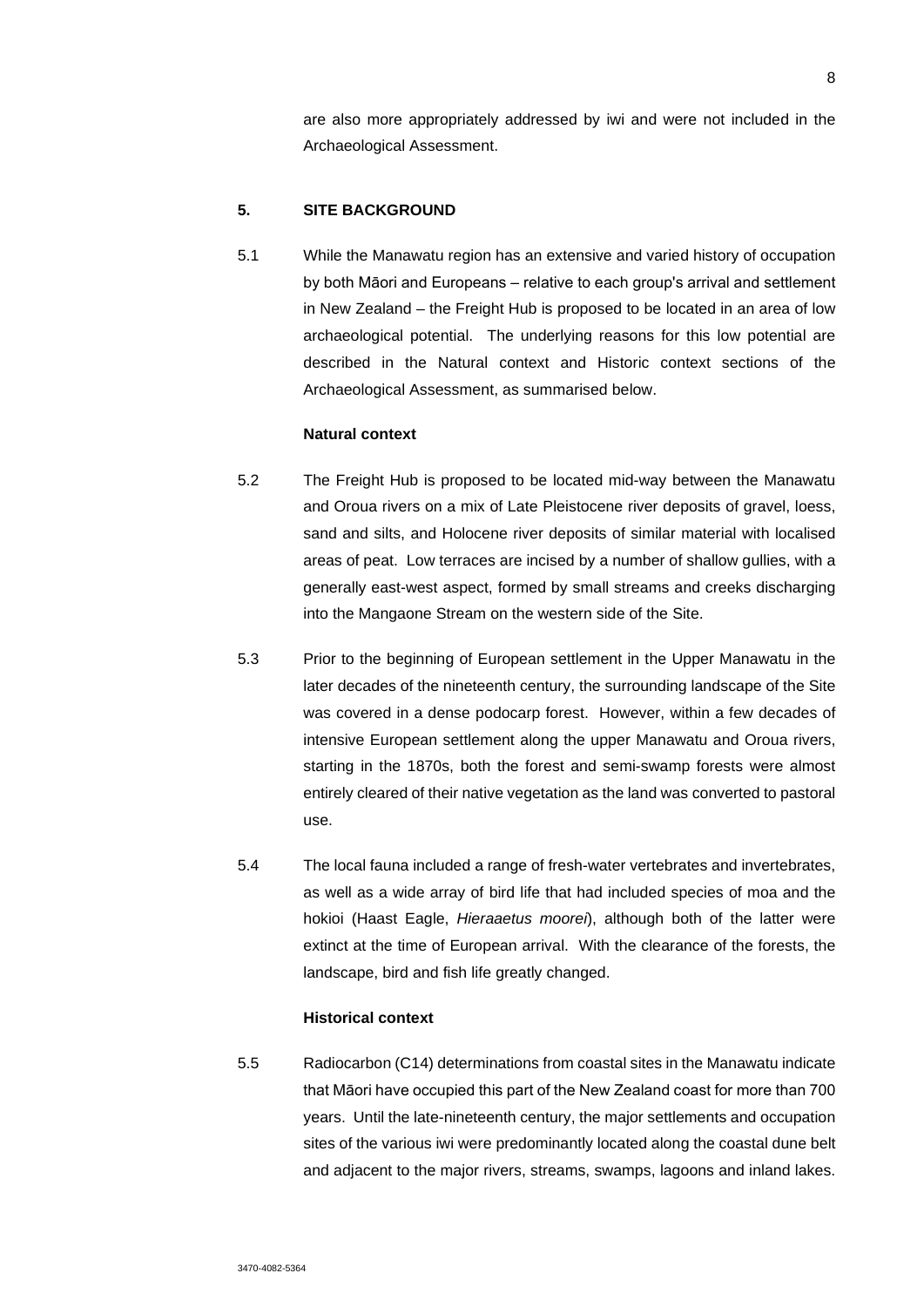The densely forested land beyond these places was not unoccupied, but Māori and European historical accounts indicate that it was not intensively settled until after the completion of the Wellington-Manawatu Railway in 1886. Prior to this, the forest was used by Māori primarily for resource gathering, including bird snaring, collecting forest fruits and obtaining timber.

- 5.6 Archaeological evidence, court records and Māori oral histories indicate multiple migrations into the region  $-$  either by conquest or invitation  $-$  in the period before colonisation by the British Crown. Various authors have identified a number of iwi as being the first inhabitants of the Manawatu, including Waitaha, Ngāti Mamoe, Ngāi Tara and Ngāti Hotu. Although all authors agree that they were eventually conquered or displaced by people migrating from the east coast with the chief Whatonga, who had first arrived in the Manawatu aboard the Kurahaupō waka. The descendants of those people who arrived with Whatonga and settled the Manawatu primarily identify with the Ngāti Apa, Rangitane and Muaūpoko iwi.
- 5.7 A renewed period of Māori migration into the Manawatu occurred between 1820 and 1840 as iwi from the Waikato and north Taranaki were forced south by the pressure of northern iwi who had obtained European firearms and were using these to expand their territory or settle old grievances. Ngāti Toa, led by Te Rauparaha, migrated from Kawhia in the early 1820s and established a base at Kāpiti, eventually settling over much of the southern territory that was previously occupied by the Muaūpoko and their related allies. To consolidate his hold on these territories, Te Rauparaha invited Ngāti Raukawa to establish settlements in the land. However, it was only upon receiving an invitation from his sister, Waitohi – who shared Ngāti Raukawa descent through her mother, Parekohatu – that the Ngāti Raukawa agreed to come. Ngāti Kauwhata were among the first of the Raukawa identifying or allied peoples to make the journey south, temporarily establishing themselves between Otaki and Waikanae before the majority of Ngāti Kauwhata migrated north and settled along the banks of the Oroua River.
- 5.8 Prior to the late 1880s, the main centres of colonial settlement in the Manawatu were concentrated along the banks of the lower Manawatu River at Paiaka, and after the great earthquake of 1855, at Awahou (Foxton). Their early importance was due to their position on the Manawatu River at locations that were accessible to sea-going trading vessels. Although the government had made substantial tracts of new land available to the public, the initial development of the inland settlements such as Palmerston North, Feilding, Awahuri and Bunnythorpe was hampered by a lack of infrastructure (roads and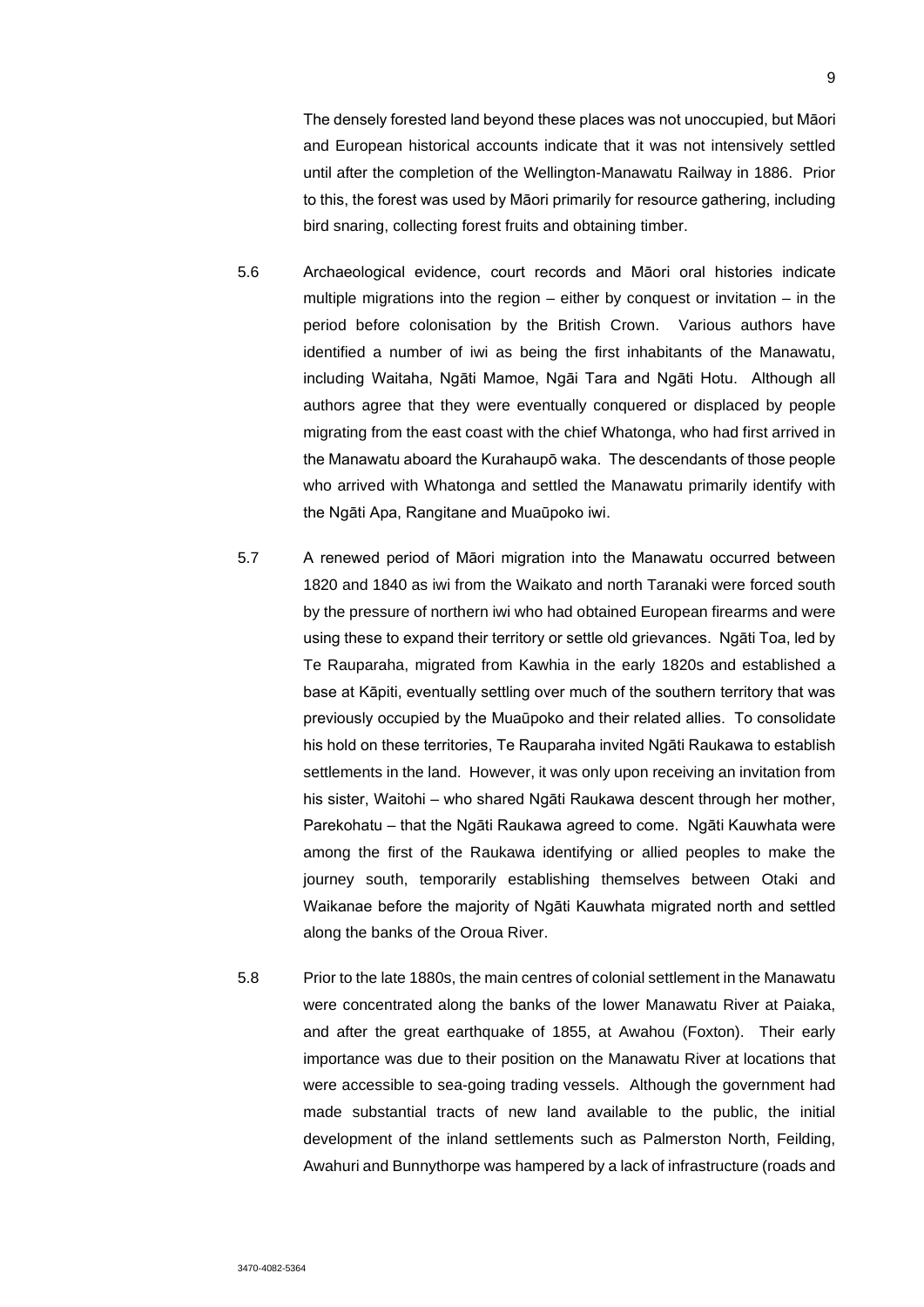drainage, in particular) and in some instances a high proportion of absentee ownership.

### **Bunnythorpe**

- 5.9 Bunnythorpe was originally envisaged as a large town at what was planned to be the junction of the West and East Coast railways. Off the back of this expectation, large numbers of sections were purchased at the Government auctions by land speculators who expected a healthy return when the railways connection was completed. With a high number of absentee owners doing only the bare minimum to develop and retain their land, the growth of Bunnythorpe was outstripped by other centres such as Ashhurst and Palmerston North.
- 5.10 The decision to shift the West and East Coast railways junction to Palmerston North further stalled the development of Bunnythorpe, though the town continued to grow throughout the 1880s and into the 1890s, and by 1899 the Palmerston electoral roll listed 270 eligible voters residing at Bunnythorpe.
- 5.11 By the turn of the century, most of the once verdant forest had been cleared and farming was the main industry of the land that was serviced and supported by a small urban community. It seems likely that had the West and East Coast railways junction not been shifted to Palmerston North, Bunnythorpe would have grown to become the principal settlement of the district.

# **6. THE ARCHAEOLOGICAL LANDSCAPE**

- 6.1 In the Archaeological Assessment, the assessment of the archaeological landscape is separated into two periods:
	- (a) pre-1864; and
	- (b) 1864 onwards.
- 6.2 This recognises the fundamental differences in the local environment and land tenure that define the historical distinct patterns of Māori and European occupation.

# **Pre–1864 – The Māori Landscape**

6.3 No registered historic places or any Association recorded archaeological sites associated with pre-1864 Māori occupation will be affected by the Freight Hub. Any unknown sites that may be encountered are expected to be smaller sites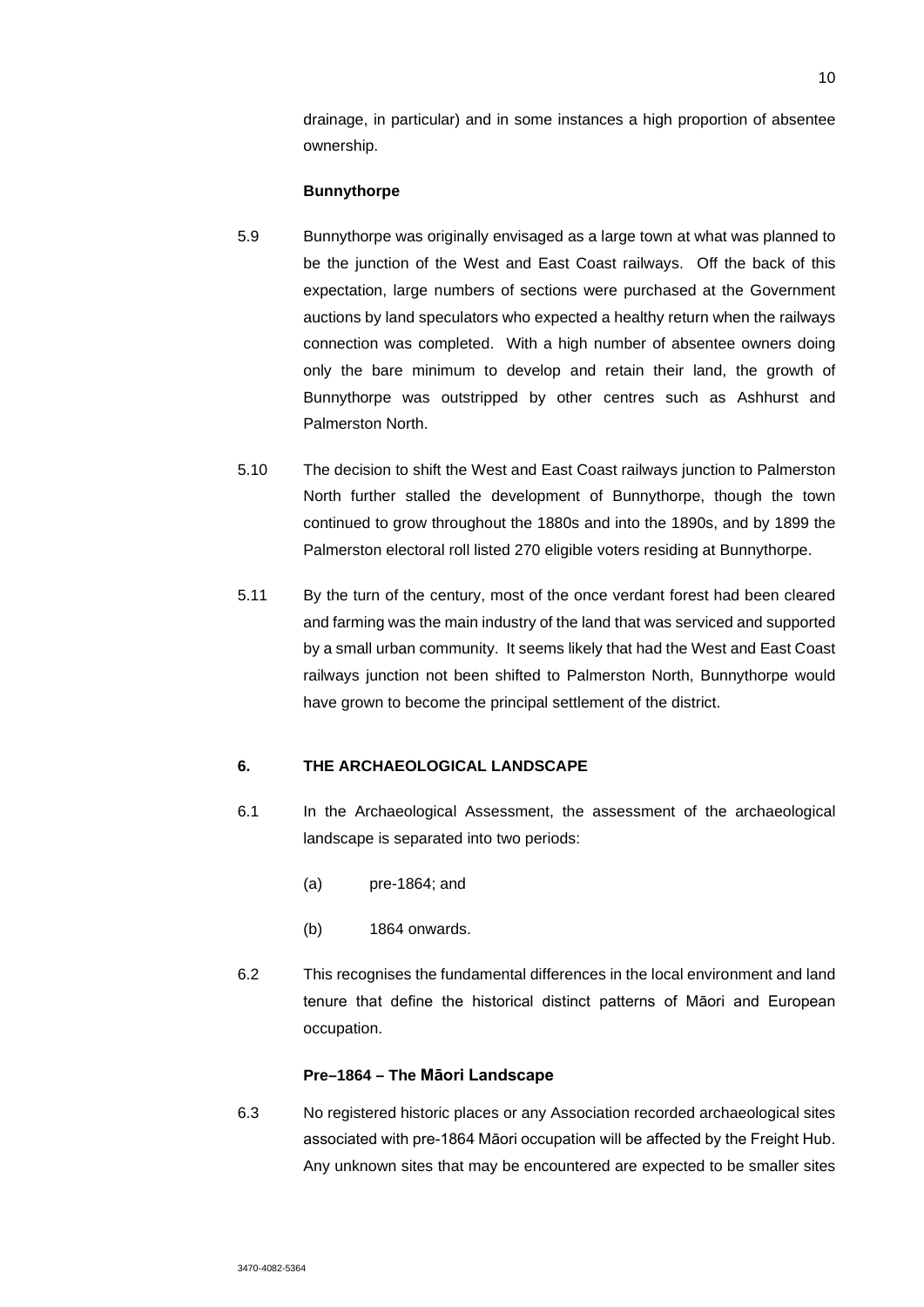associated with forest-based activities targeting the food, fibre and material resources described in the Natural Context section of the Archaeological Assessment. The densely wooded nature of the landscape precludes the existence of larger sites outside of natural or human-made clearings and none are known to have been present in the immediate vicinity of the Freight Hub.

- 6.4 The most likely locations for unknown sites to be encountered is alongside or in general proximity to the Makahika and Mangaone streams and other unnamed tributaries that are likely to have been focal points of Māori occupation within the forest, particularly as sources for eel and other freshwater fisheries as well as bird hunting and rat snaring sites. Small cultivations and seasonally occupied settlements are also a possibility alongside these waterways in places where regular flood deposits of good silts and sediments may have accumulated. The archaeological potential along the length of these waterways is high, but the site potential at any one location along a given waterway is expected to be minor.
- 6.5 The overall archaeological potential of the pre-1864 Māori landscape is, in my opinion, relatively low, with archaeological values of any sites that might be encountered within the Designation Extent expected to be low.

#### **1864–1900 – The Colonial Landscape**

- 6.6 Prior to 1883, thirteen families were identified as the only occupants at Mugby Junction (the present-day portion of Bunnythorpe that is to the north of the North Island Main Trunk line ("**NIMT**") on the Manchester Block). No properties, surviving buildings and structures, or archaeological sites associated with these founding pioneers will be affected by the Freight Hub. Important early civic building sites such as the first Bunnythorpe school, the Royal Hotel, Tremewan's store, Anglican and Methodist churches were also located north of the NIMT and will not be affected by the Freight Hub.
- 6.7 Seven pioneer families were identified as founding settlers at Bunnythorpe that resided south of the NIMT. Crown Grant plans and voter registration rolls indicate that at least two, with a probable third, of these seven families owned land inside the Designation Extent.
- 6.8 By 1900, there were 61 named individuals associated with the 154 individual historic sections located within the Designation Extent. Of the 61 named purchasers, only 25 are known to have resided at Bunnythorpe. There are 74 historic sections within the Designation Extent that are assessed as having at least minor site potential, but a more accurate appraisal of their potential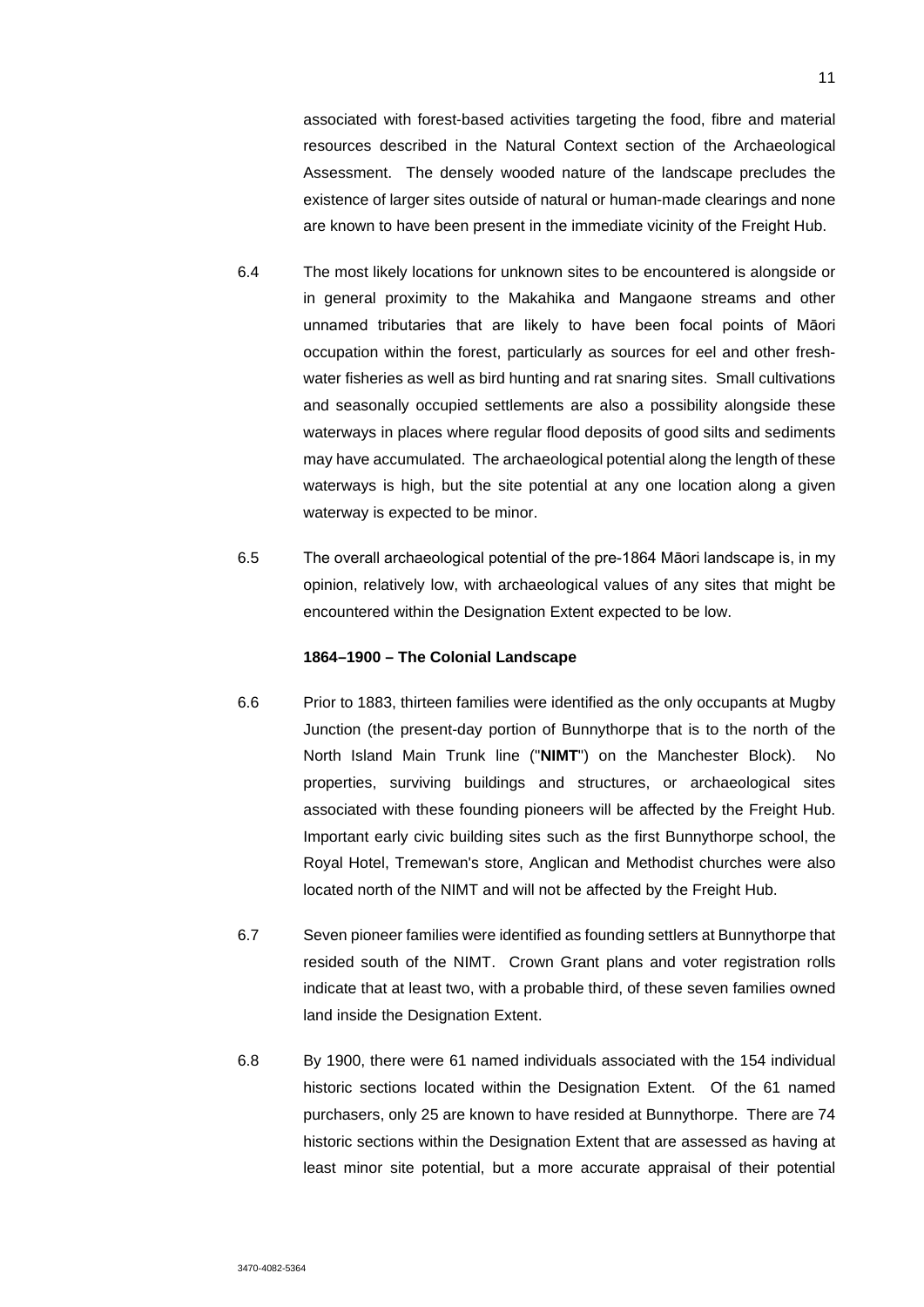requires further research and fieldwork which is more appropriate at later stages of development.

- 6.9 All Crown Grant purchasers were required to improve their land in order to be granted a title, but for absentee purchasers the improvements were generally limited to clear felling the forest, stump clearance, grass seeding and fencing. The archaeological potential is expected to be negligible for these sections within the Designation Extent.
- 6.10 The Freight Hub is entirely located within the historic town and suburban limits of Bunnythorpe, with 128 town sections and 26 suburban sections of historic Bunnythorpe within the Designation Extent. Of these, 74 historic sections are assessed as having minor site potential. This amounts to approximately 91 hectares of the Designation Extent. A further 57 hectares of historic sections are assessed as having negligible site potential.
- 6.11 Within the Designation Extent, three sites have been verified as archaeological sites under the definition of the HNZTPA, being:
	- (a) the Rogers' house, at 489 Railway Road;
	- (b) the Clevely house site, at 121 Clevely Line; and
	- (c) the Bunnythorpe Suburban Section 1510, at 121 Clevely Line.<sup>2</sup>
- 6.12 This is because they have a confirmed location and extent and are confirmed to be pre-1900.
- 6.13 Another seven sites have moderate site potential (which have a confirmed location and extent, and have a high probability of being pre-1900) and further research through the archaeological authority process is expected to result in the elimination of at least some of these from the list of affected archaeological sites.<sup>3</sup> Five roads that were formed during the nineteenth century will also be affected by the Freight Hub, these being:
	- (a) Clevely Line;
	- (b) Railway Road;
	- (c) Richardsons Line;

<sup>2</sup> In addition to (b), the Clevely house site, other archaeological sites separate to the house site are known to be present within this section.

<sup>&</sup>lt;sup>3</sup> These 9 houses, house sites and buildings identified within the Designation Extent are listed at table 6 of the Archaeological Assessment.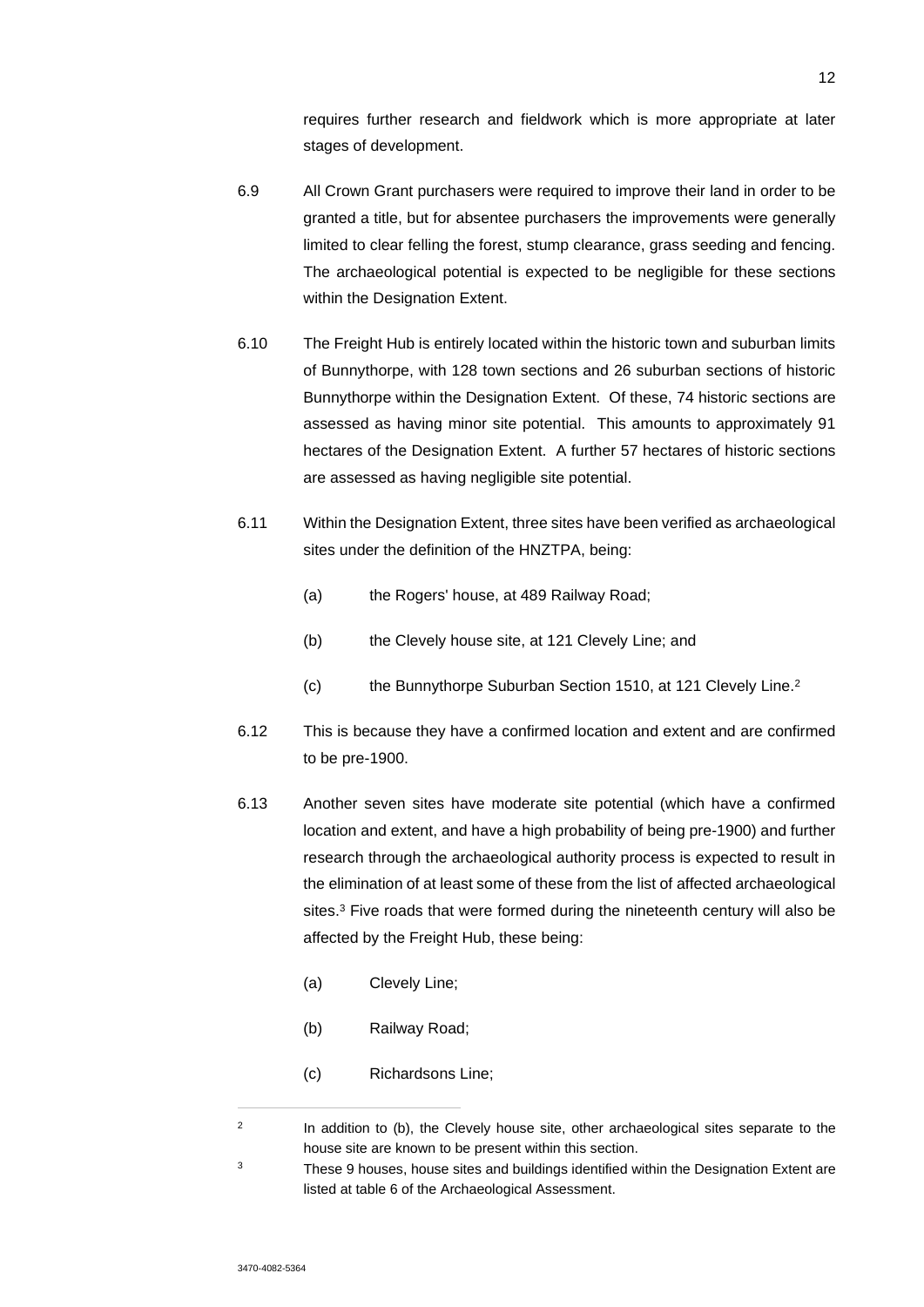- (d) Roberts Line; and
- (e) Te Ngaio Road.
- 6.14 The archaeological values for these roads are generally low, but the Clevely, Richardsons and Roberts lines have moderate values due to their association with three of the pioneer families of the district.
- 6.15 The origin of the NIMT at Bunnythorpe was established in the nineteenth century as an extension of the Wellington and Manawatu Railway, becoming the Wellington to New Plymouth Railway. Little if anything is expected to remain of the original track and structures, but there is the potential for archaeological sites associated with railway construction to be encountered alongside the NIMT. The railway is given moderate scores for information potential, contextual value, cultural associations and historic values reflecting the fact that railway sites are likely to be of interest beyond the immediate community and also have a significance to the transport history and economic development of New Zealand.
- 6.16 The Glaxo building is not an archaeological site under the legal definition of the HNZPTA, but its significant heritage values are recognised through its listing as a Registered Historic Place and as a category 2 building of heritage value in the PNCC District Plan. In recognition of this, the Glaxo Building has been treated as an archaeological site, although this building is located outside of the Designation Extent.

# **7. ASSESSMENT OF EFFECTS**

7.1 As with the archaeological landscape, the assessment of effects is divided into pre- and post-1864 periods, in this case reflecting the different specificity with which effects to Māori and European archaeological sites can be discussed.

#### **Effects to the pre–1864 Māori Landscape**

7.2 Adverse effects on archaeological sites associated with the pre-1864 Māori landscape are expected to range from low to negligible. There is potential for archaeological sites to be encountered where the Designation Extent approaches the Mangaone Stream between Roberts Line and Te Ngaio Road. Archaeological sites encountered in proximity to the Mangaone Stream will be located on the periphery of the Freight Hub and there is likely to be scope to minimise or avoid affecting these sites (if any are encountered). As a result, adverse effects are expected to be no more than minor.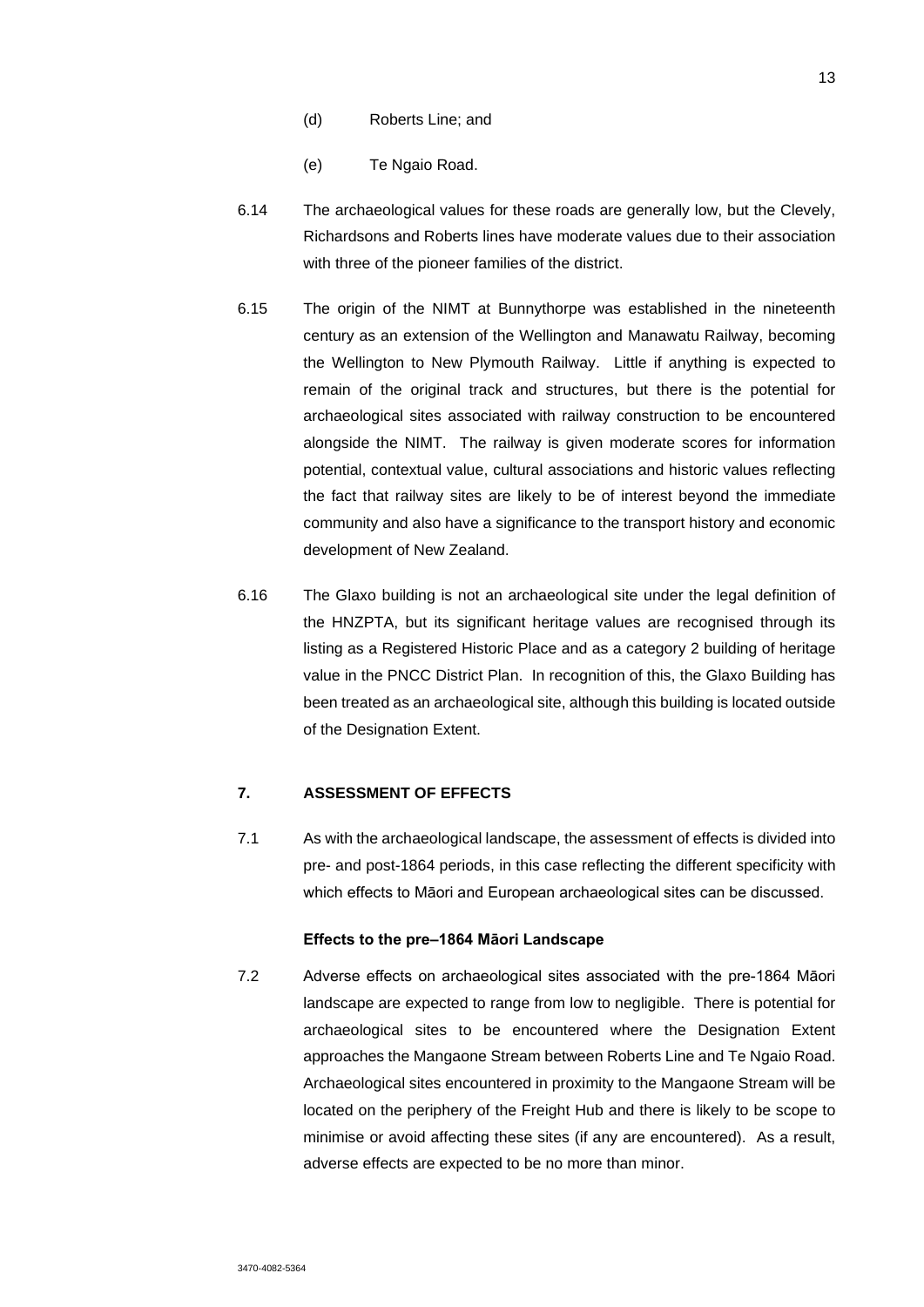7.3 A higher level of effects is expected for any sites that are discovered inside the Designation Extent, which is most likely to occur alongside the unnamed streams and waterways. Sites associated with inland hunting and fishing camps or forest activity areas, though numerous in the past, are archaeologically rare. The Freight Hub would likely result in the total destruction of any such sites, but with appropriate documentation and recording, the resultant effect, in my view, will be no more than minor.

### **Effects to the 1864–1900 Colonial Landscape**

- 7.4 I have identified 197 sites with archaeological potential inside or within 500 m of the Designation Extent. These are listed in detail in Appendix 1 of the Archaeological Assessment and in summary in Appendix 1 to this evidence.
- 7.5 A house (site #14) and house site (site #13) that may have been built / occupied by the early Bunnythorpe settler Robert Volkerk are assessed as being significantly and moderately affected, respectively. It is unlikely that both sites were built / occupied by Robert Volkerk, meaning at least one of these sites will be ruled out as containing archaeological sites and therefore will not experience any associated effects.
- 7.6 Adverse effects to potential archaeological sites within the Designation Extent are generally expected to be in the negligible to low range. Of the nine houses, house sites and buildings identified within the Designation Extent, only one is expected to be significantly adversely affected (this being the possible destruction of a standing building that is possibly Robert Volkerk's House, site #14), five moderately affected and three affected to a no more than low level.<sup>4</sup>
- 7.7 Site #64, or Bunnythorpe Suburban Section 1510, is the one historic section site expected to be significantly affected due to the presence of sensitive sites. This section was purchased by Edwin Clevely, one of the founding settlers at Bunnythorpe, and the family's homestead (site #24) once stood on this property.
- 7.8 Adverse effects are also expected within historic sections that were owned by individual and families that resided at Bunnythorpe. Although the extent of the affected area(s) is expected to be only a very small percentage of the total land area within the historic sections that meet this qualification, being only 74 sections, totalling 91 ha. The level of effect within these sections is expected

<sup>4</sup> The potential effects on these 9 sites are outlined at Table 7 of the Archaeological Assessment.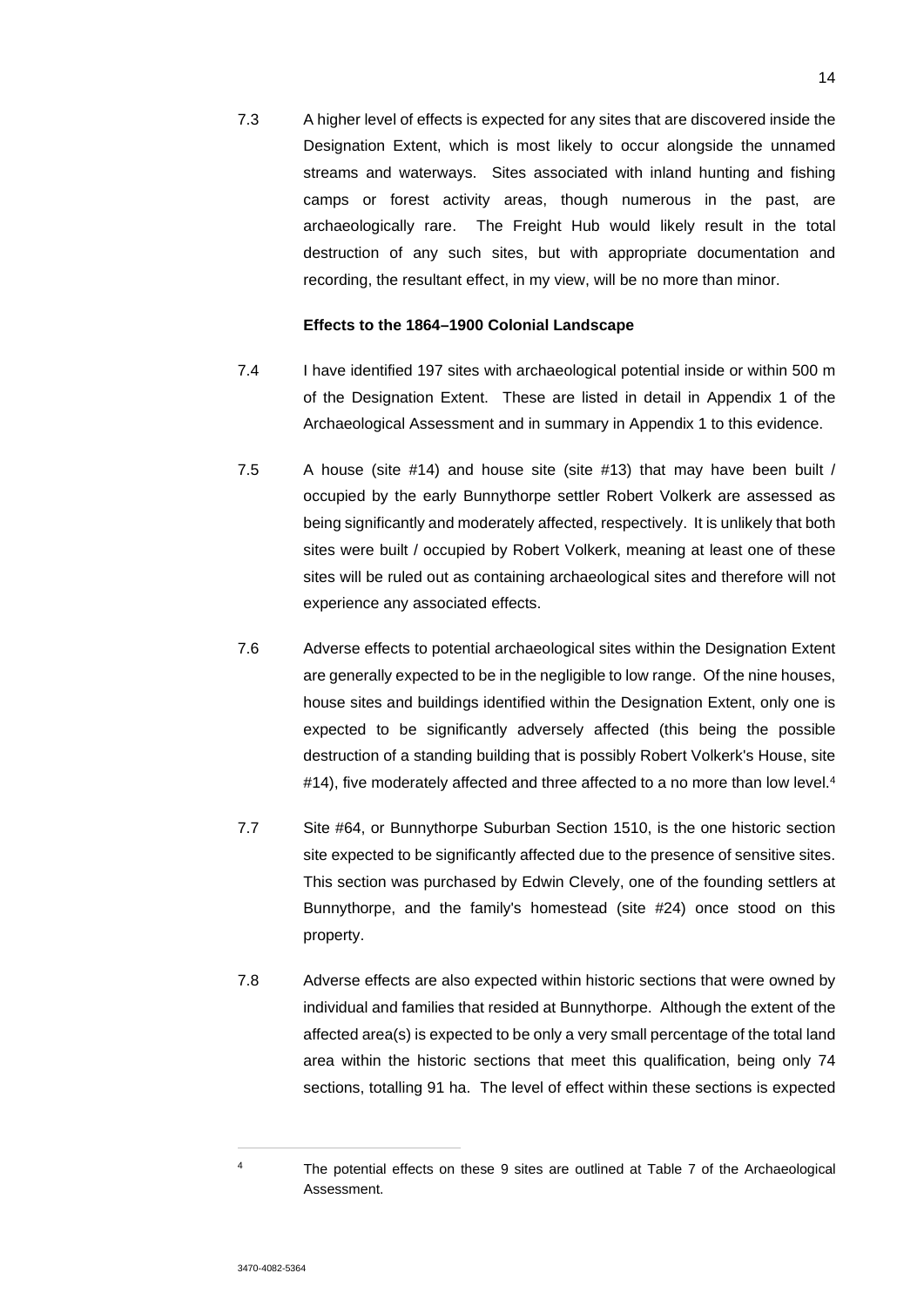to range from low to moderate, depending on length of occupation and the strength of the owner's association with the civic life of Bunnythorpe.

- 7.9 A small number of roads, first built in the nineteenth century, will be affected by the Freight Hub but the level of effect is expected to be negligible. None of the affected roads will be removed completely and their names, which memorialise important local names, will be retained. There is also the potential for adverse effects to sites associated with Wellington–New Plymouth Railway (now incorporated into the NIMT), but no verified sites have been identified.
- 7.10 Twenty-three potential pre-1900 houses and the Glaxo Laboratories building are located within 500 m of the Designation Extent and may be subject to indirect, light or noise effects. However, it is anticipated that the proposed noise mitigation and lighting design within the Designation Extent will result in negligible effects to sites outside the Designation Extent. These external sites were included as part of the conservative approach undertaken in the Archaeological Assessment.

### **Overall conclusions on effects**

- 7.11 Additional sites are expected to be discovered during the works to construct the Freight Hub, but the number of additional sites is expected to be relatively small. Eight houses, house sites and buildings located inside the Designation Extent will be affected to a low or moderate degree, and one house will be significantly affected. Further research is required as part of an archaeological authority process under the HNZPTA to verify the actual archaeological value of seven of these sites. One historic section will also be significantly affected.
- 7.12 The Glaxo Building is located beyond the Designation Extent and the proposed noise mitigation and lighting design will result in a negligible effect.
- 7.13 The analysis of the Crown Grant plans, and local electoral rolls indicates that other archaeological house sites are likely to be discovered inside the Designation Extent, but the number of additional sites is expected to be relatively small. Similarly, although no specific sites are identified at this time, a small number of archaeological sites with pre-1864 Māori associations are expected to be found inside the Designation Extent.
- 7.14 No verified archaeological sites of significant national value have been identified inside the Designation Extent.
- 7.15 Overall, relative to the total land area of the Designation Extent (177.7 ha), effects on archaeological sites and built heritage are limited and (as discussed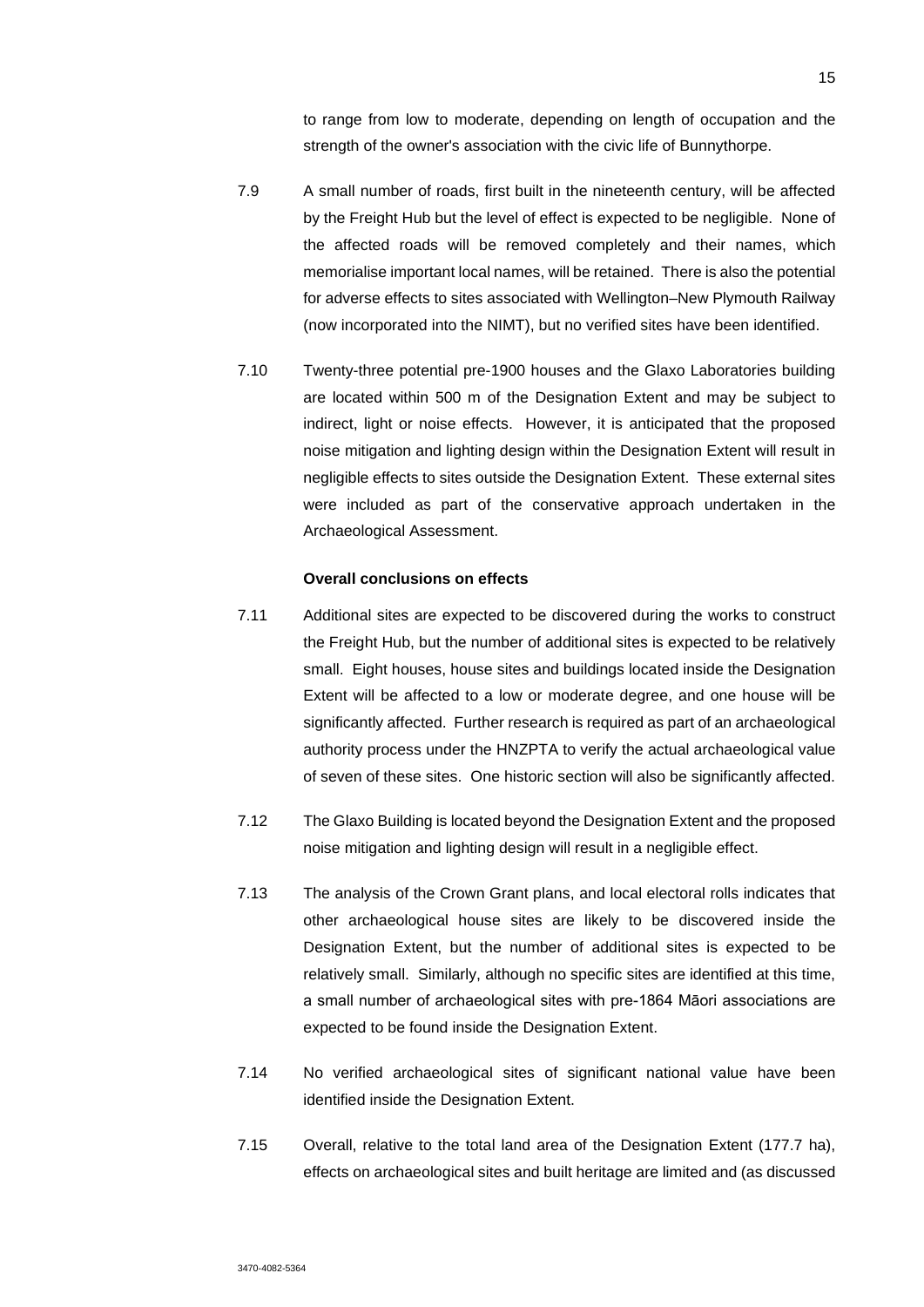below) readily manageable under the provisions of the HNZPTA. Alternative locations for the Freight Hub, that were considered during earlier phases of investigation, were in areas of greater archaeological potential and would have resulted in the Freight Hub having a greater level of adverse effect.

# **8. MEASURES TO ADDRESS EFFECTS**

- 8.1 HNZPT has a preference for management strategies that avoid adverse effects to archaeological sites. Due to the scale of the Freight Hub, adverse effects to some archaeological sites will be unavoidable.
- 8.2 In my opinion, the adverse effects on archaeological sites identified can be appropriately managed under the provisions of the HNZPTA. An archaeological authority, or authorities, to damage, modify or destroy archaeological sites will be required as a part of the management process. Due to the complexity of the Freight Hub and likely extent of effects to archaeological sites, HNZPT will require a research strategy and archaeological management plan to be prepared in addition to the standard documentation that must accompany any future authority application.
- 8.3 An archaeological management plan should include provision for:
	- (a) identification and demarcation of specific sites or general areas where earthworks must only be undertaken under the direct supervision or control of the project archaeologist.
	- (b) identification and demarcation of archaeological sites that are to be protected from accidental damage during construction and / or future operation of the Freight Hub through the education of contractors / operators and / or protective taping, signage or fencing where appropriate.
	- (c) standard procedures to be followed in the event that an archaeological site, wāhi tapu, kōiwi (human remains) or tupapaku (corpse) is discovered outside of a controlled excavation, including:
		- (i) notification of affected / interested parties; and
		- (ii) suspension of works in the area of a discovery to enable iwi partners to undertake appropriate culture measures and allow for any required archaeological investigation.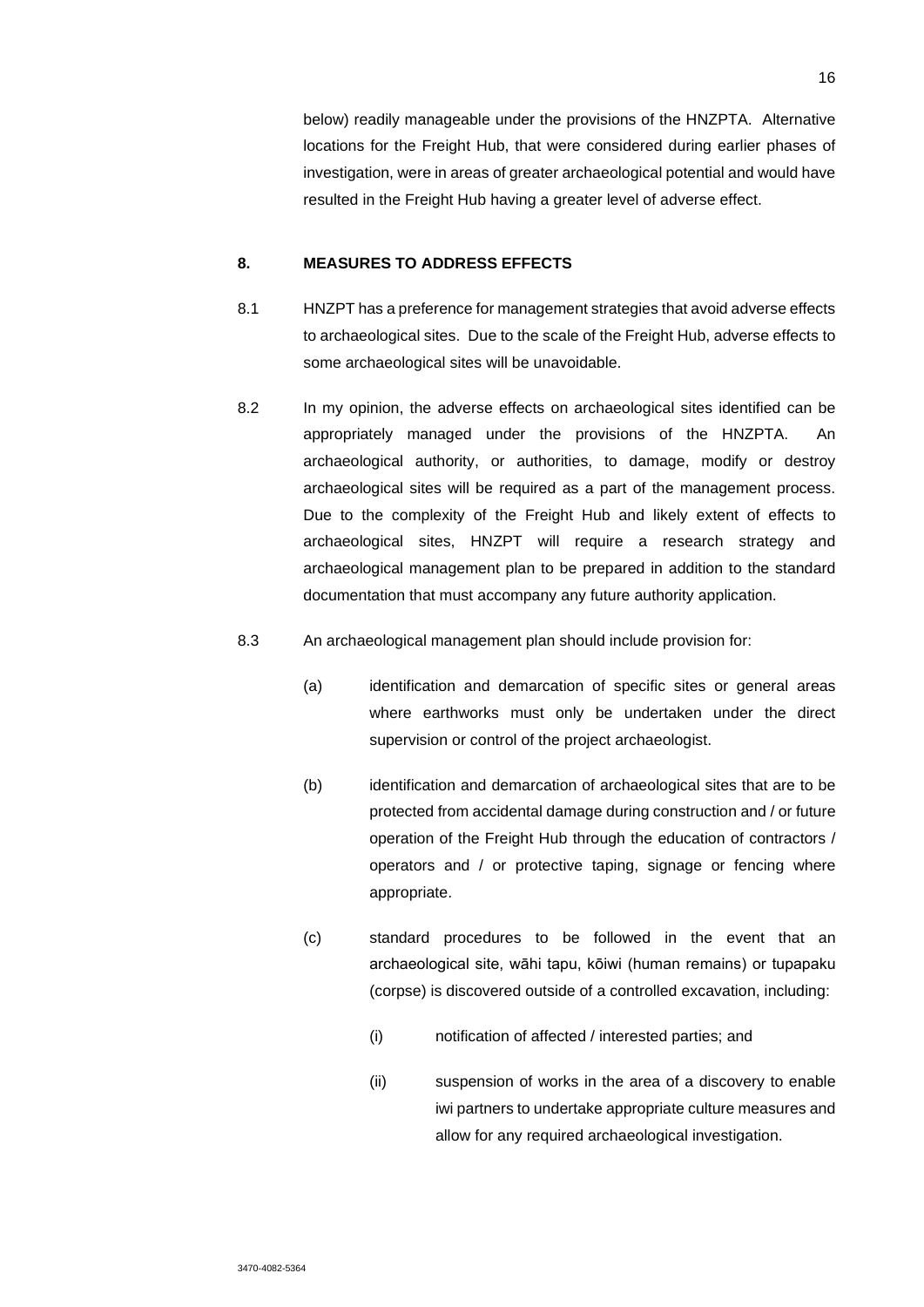- 8.4 The preservation of subsurface archaeological sites within open spaces inside the Designation Extent may be possible in some cases, but most will need to be excavated and documented in keeping with standard archaeological practices.
- 8.5 Further research into the age, significance and condition of the houses, house sites and buildings of moderate site potential that are identified in Table 7 of the Archaeological Assessment will be required. Some of Site may have an early twentieth century origin, in which event the statutory provisions and protections of the HNZPTA would not be applicable.
- 8.6 Accidental discovery protocols are not required if an archaeological authority is already in place but should be implemented for enabling works or construction activities that could affect unknown archaeological sites prior to an authority being granted. KiwiRail's internal guide to accidental archaeological discovery protocols details standard procedures that provide for an appropriate response in the event that such a discovery occurs. These protocols apply to all KiwiRail staff, representatives, contractors, subcontractors, tenants and any other person operating on KiwiRail land and are currently under revision.

### **9. RESPONSE TO SUBMISSIONS**

- 9.1 I comment below on submissions relating to the archaeological effects of the Freight Hub, as made by:
	- (a) Peter Gore and Dale O'Reilly (61); and
	- (b) Te Ao Turoa Environmental Centre Rangitāne o Manawatu (69).

### **Peter Gore and Dale O'Reilly (61)**

- 9.2 The weighting of heritage and archaeology factors was reduced between Workshop 2 and Workshop 3. These submitters have raised concerns that the reduction does not recognise the values of archaeological sites within the Designation Extent.
- 9.3 The weighting of MCA scores in heritage and archaeology category was not determined by the sum of individual site values, but by the ability of heritage and archaeology to aid in the selection of site options for the Freight Hub.
- 9.4 Heritage and archaeology scores were weighted higher during Workshop 2 as there was a greater range of scores (from 1 to 5) across the long list of nine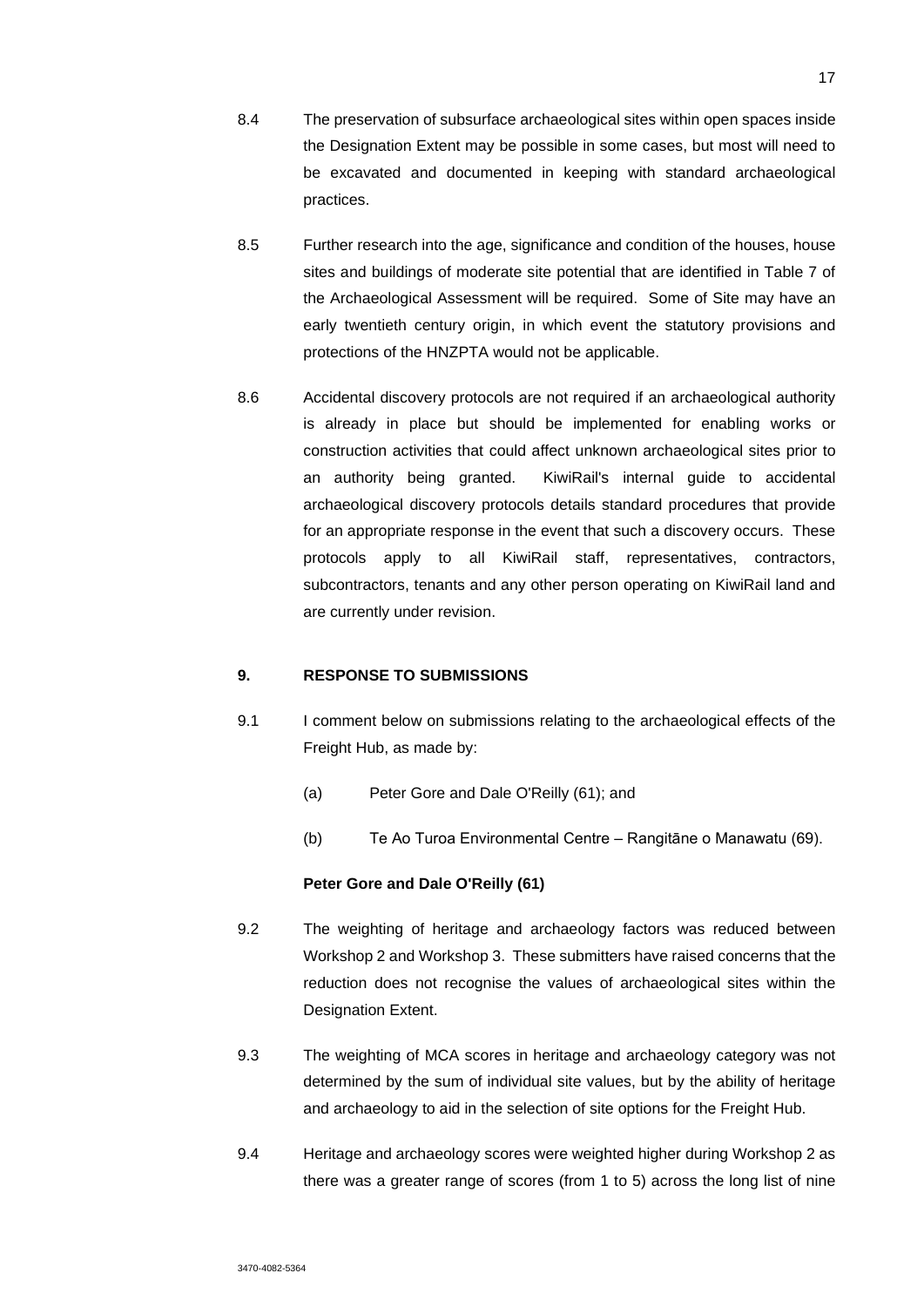site options. The weighting was reduced for Workshop 3 as the range of scores was reduced (from 2 to 4) across the three short-list options and the individual option scores were themselves highly reliant on a proxy measure of late nineteenth century colonial occupation. This is because the short-listed sites were all in the vicinity of the historic Bunnythorpe settlement and although there are some differences between sites, the differences are not as great as when considering the long list sites.

- 9.5 The reduced weighting for Workshop 3 does not indicate that the archaeology became fundamentally less valuable, only that the scoring was a less useful measure for distinguishing qualitative differences between the shortlisted site options.
- 9.6 Submitters Gore and O 'Reilly also raised concerns about:
	- (a) the potential archaeological values associated with sections settled by Charles and Ellen Gore, and the Major family had not been recognised;
	- (b) potential impact on the Glaxo Laboratory building; and
	- (c) impact on a 'settlers hut' standing on "Section 16" within the Designation Extent.
- 9.7 In regard to potential archaeological values of sections, all historic sections within the Designation Extent, including those settled by the Gore and Major families, are explicitly recognised and addressed as potential archaeological sites in the Archaeological Assessment. Where possible, individual sections were linked to the original purchasers of the Crown Grant, and in particular:
	- (a) All sections in the Bunnythorpe Crown Grant Plan purchased by John Major are identified in Appendix 1 and assessed for potential values and effect in Appendix 2 of the Archaeological Assessment.
	- (b) All sections in the Bunnythorpe Crown Grant Plan purchased by Charles and Ellen Gore are identified in Appendix 1 and assessed for potential values and effect in Appendix 2 of the Archaeological Assessment.
- 9.8 Indirect, non-physical, amenity effects (from noise and light pollution) on the Glaxo Laboratories building are described on page 47 of the Archaeological Assessment and are expected to be adequately addressed by the proposed mitigation works.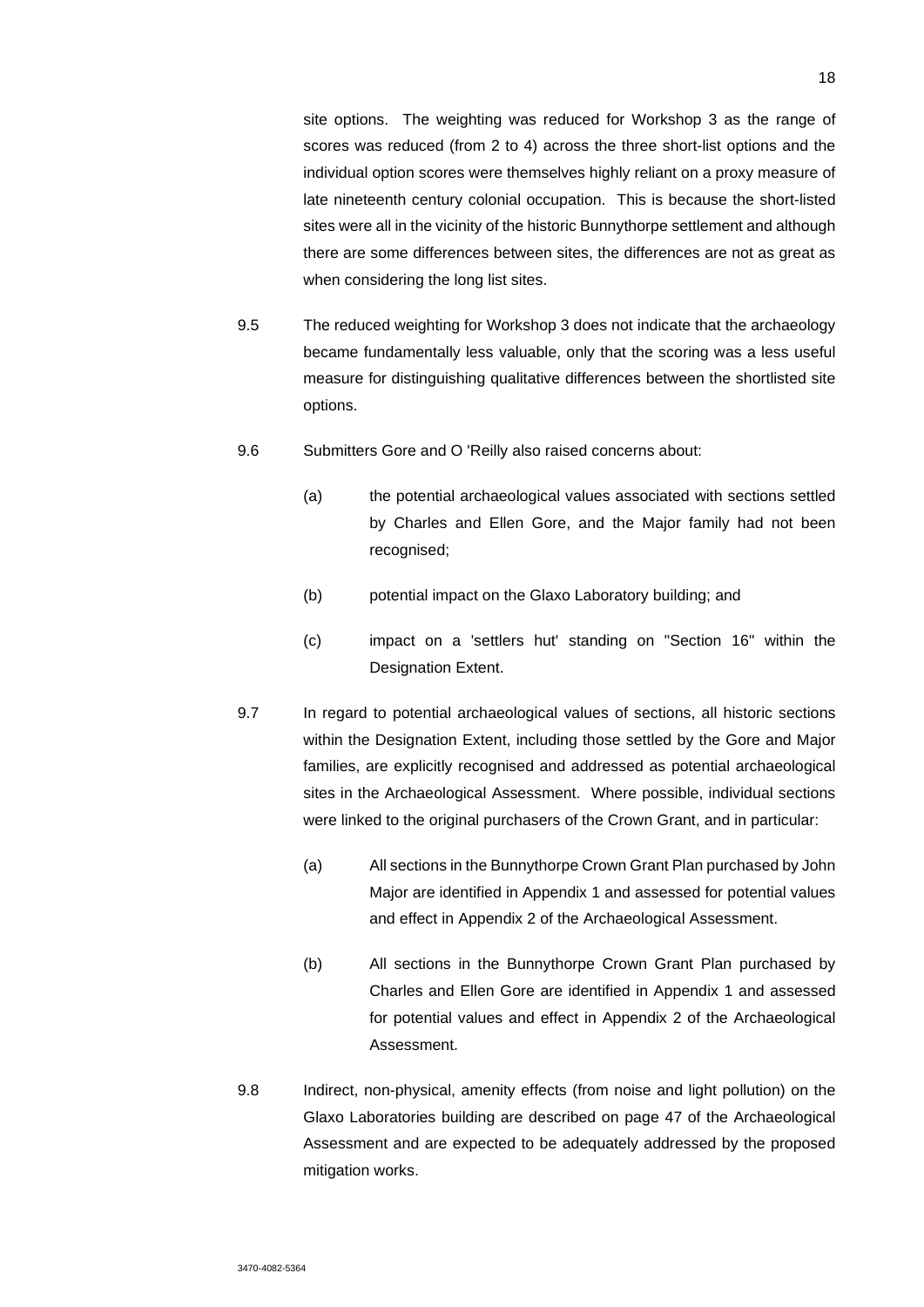9.9 The submitters have referred to a 'settlers hut' standing on a 'Section 16', but as far as I am aware there is no 'Section 16' inside the Designation Extent. Sections 1216 and 1316 are located inside the Designation Extent, but there are no buildings or other structures visible on these sections in the 1942 or 2015 aerial photographs. The former section 1116 is outside and adjacent to the Designation Extent, but there are no buildings or other structures visible on this section in the 1942 or 2015 aerial photographs. There is a house on section 1226 that could be an historic building, but this house was not present as that location in 1942 and is assumed to be of post-1942 origin.

### **Te Ao Turoa Environmental Centre – Rangitāne o Manawatu**

- 9.10 Te Ao Turoa Environmental Centre Rangitāne o Manawatu have requested notification of accidental finds and participation in the management / safe keeping of archaeological materials. It is the expectation of HNZPT and in keeping with standard archaeological practice in New Zealand that iwi are kept informed and provided adequate opportunity to engage in all stages of the archaeological process. Any archaeological authority provided by HNZPT usually includes the following conditions that apply to affected iwi:
	- (a) provision of access to sites to undertake tikanga Māori protocols consistent with cultural site safety requirements;
	- (b) 48 hours notification before the start and finish of archaeological works;
	- (c) cessation of works in vicinity of discovery of kōiwi or taonga and notification of iwi to enable appropriate tikanga protocols to be undertaken; and
	- (d) that iwi are to be provided with a copy of any reports completed as the result of archaeological work and are given an opportunity to discuss the report with the archaeologist if required.
- 9.11 Te Ao Turoa Environmental Centre Rangitāne o Manawatu have also requested kaitiaki (cultural monitors) to oversee earthworks, ecology and archaeology. Arrangements for cultural monitoring fall outside of the provisions of the HNZPTA, but I would anticipate this will be organised between KiwiRail and their iwi partners.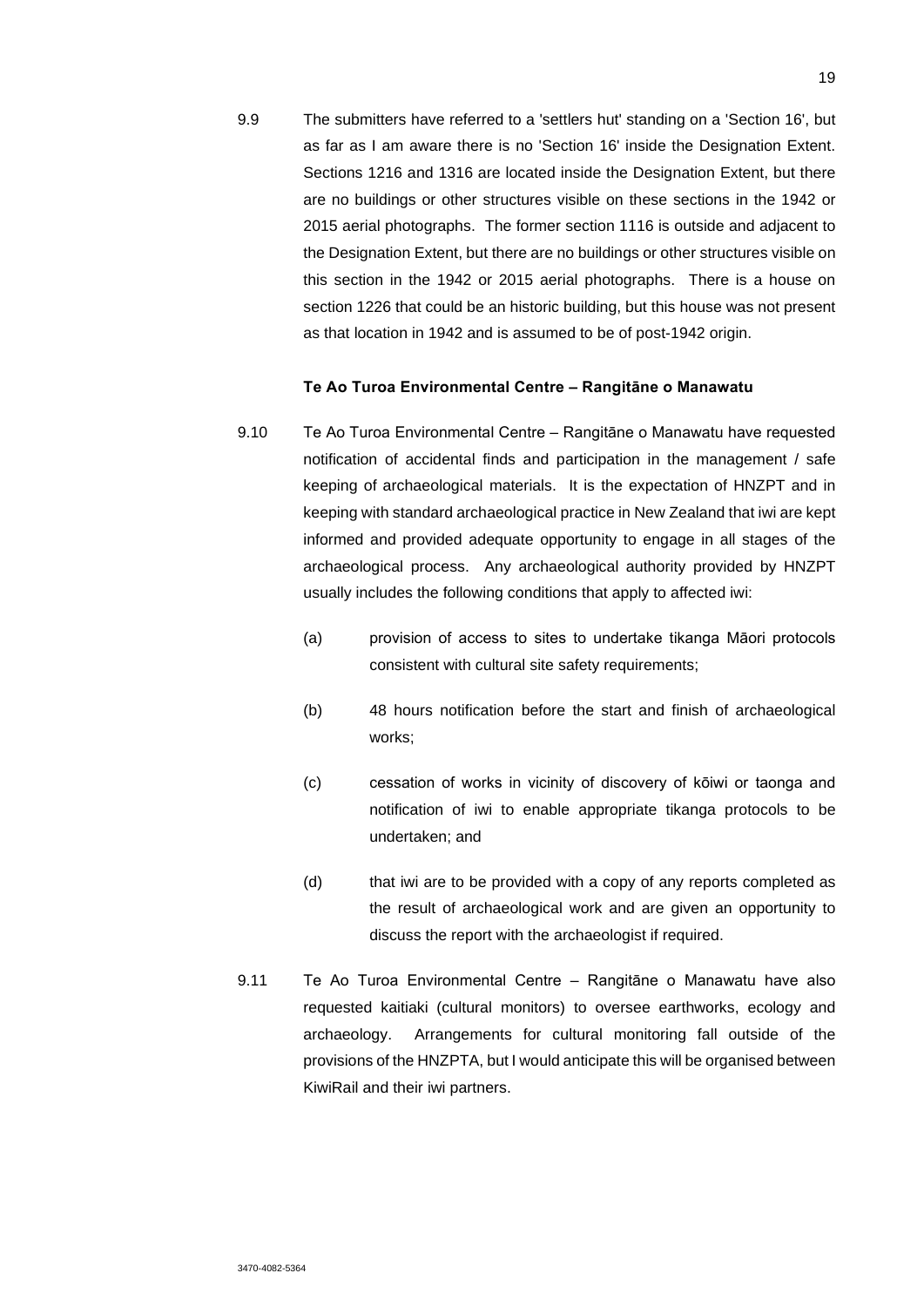### **10. RESPONSE TO SECTION 42A REPORT**

- 10.1 I have reviewed the sections of the Section 42A Report relevant to my evidence, particularly Section 9.16 in respect of archaeology and historic heritage.
- 10.2 The Section 42A Report notes the concerns of submitters Gore and O'Reilly and that the submitters would like to see the NoR modified to address these concerns. I have addressed those matters above.
- 10.3 I support the recommendation in the Section 42A Report that the accidental discovery protocol is prepared in consultation with HNZPT and that the accidental discovery protocol conditions be modified to include:
	- (a) details of contractor training regarding the skills necessary to be aware of the possible presence of cultural or archaeological sites or material;
	- (b) general procedures following the accidental discovery of possible archaeological sites, kōiwi tangata, wahi tapu or wahi taonga, including the requirement to immediately cease enabling or construction works in the vicinity of the discovery and the requirement to notify parties including, but not limited to, HNZPT; and
	- (c) procedures for the custody of taonga (excluding kōiwi tangata) or material found at an archaeological site.
- 10.4 I have reviewed and support the Proposed Conditions at Appendix 1 to Ms Bell's evidence.

**Daniel Parker** 

**9 July 2021**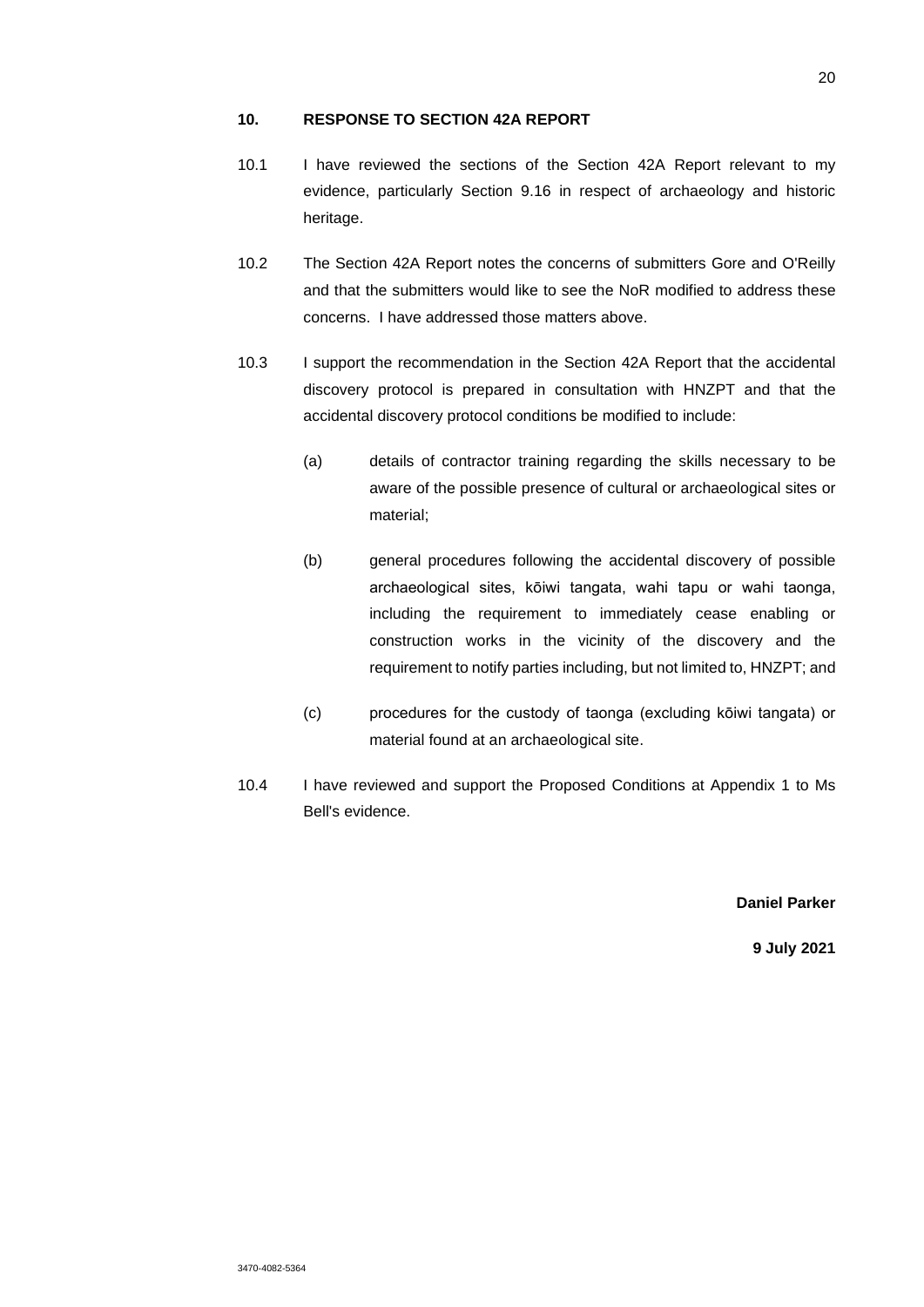

*Figure 1 House sites, houses, buildings and named streams within the Designation Extent, or within 500 m of the Designation Extent.*